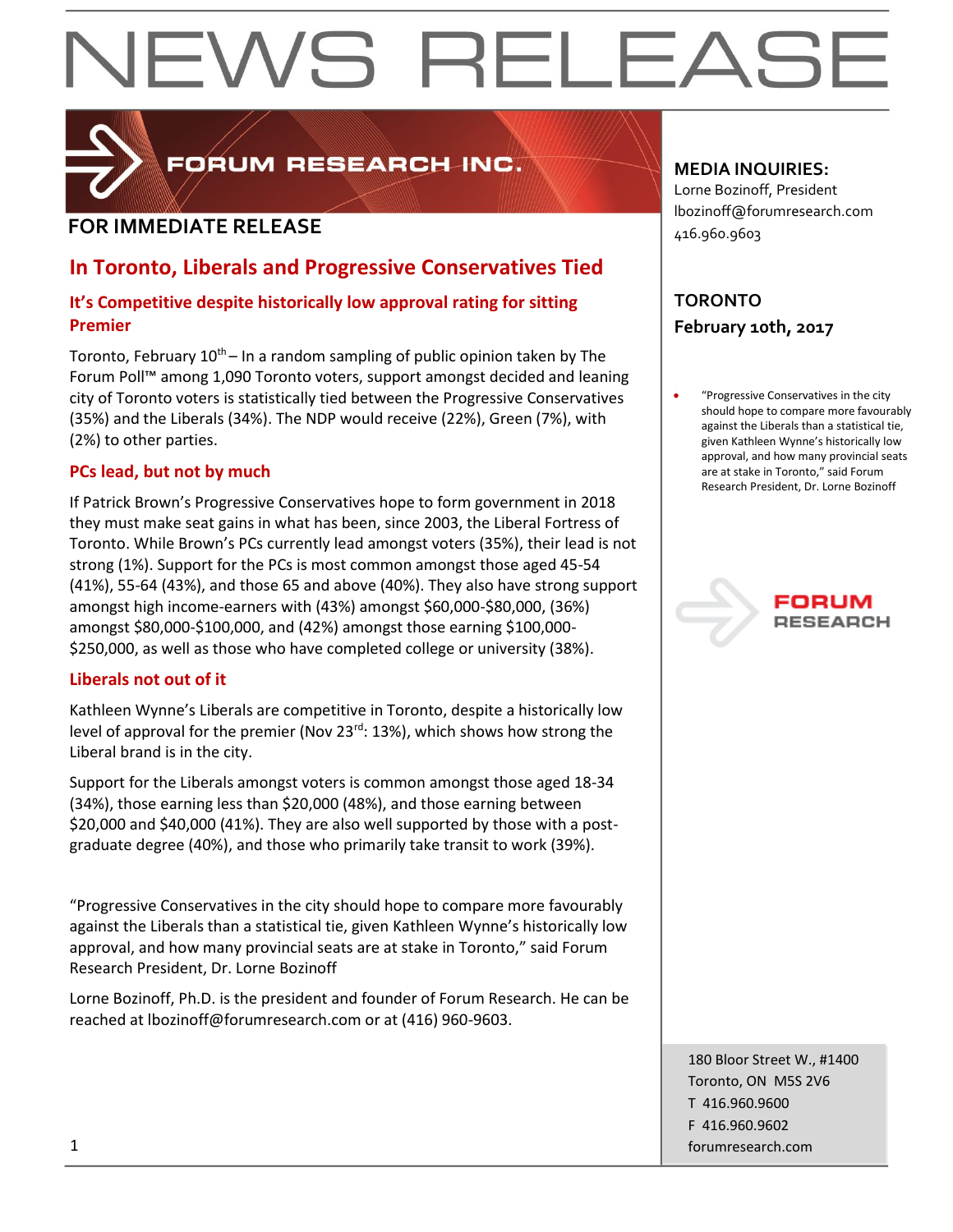# EWS RELEAS

### FORUM RESEARCH INC.

### **Methodology**

The Forum Poll™ was conducted by Forum Research with the results based on an interactive voice response telephone survey of 1090 randomly selected Toronto Voters. The poll was conducted on Jan 31-Feb 5 2017.

Results based on the total sample are considered accurate +/- 3%, 19 times out of 20. Subsample results will be less accurate. Margins of error for subsample (such as age, gender) results are available at [www.forumresearch.com/samplestim.asp](http://www.forumresearch.com/samplestim.asp)

Where appropriate, the data has been statistically weighted by age, region, and other variables to ensure that the sample reflects the actual population according to the latest Census data.

This research is not necessarily predictive of future outcomes, but rather, captures opinion at one point in time. Actual results depend on the parties' success at getting their vote out. Forum Research conducted this poll as a public service and to demonstrate our survey research capabilities. Forum houses its poll results in the Data Library of the Department of Political Science at the University of Toronto.

With offices across Canada and around the world, 100% Canadian-owned Forum Research is one of the country's leading survey research firms. This Forum Poll™and other polls may be found at Forum's poll archive at [www.forumresearch.com/polls.asp](http://www.forumresearch.com/polls.asp)

### **MEDIA INQUIRIES:**

Lorne Bozinoff, President lbozinoff@forumresearch.com 416.960.9603

**TORONTO February 10th, 2017**



180 Bloor Street W., #1400 Toronto, ON M5S 2V6 T 416.960.9600 F 416.960.9602 2 forumresearch.com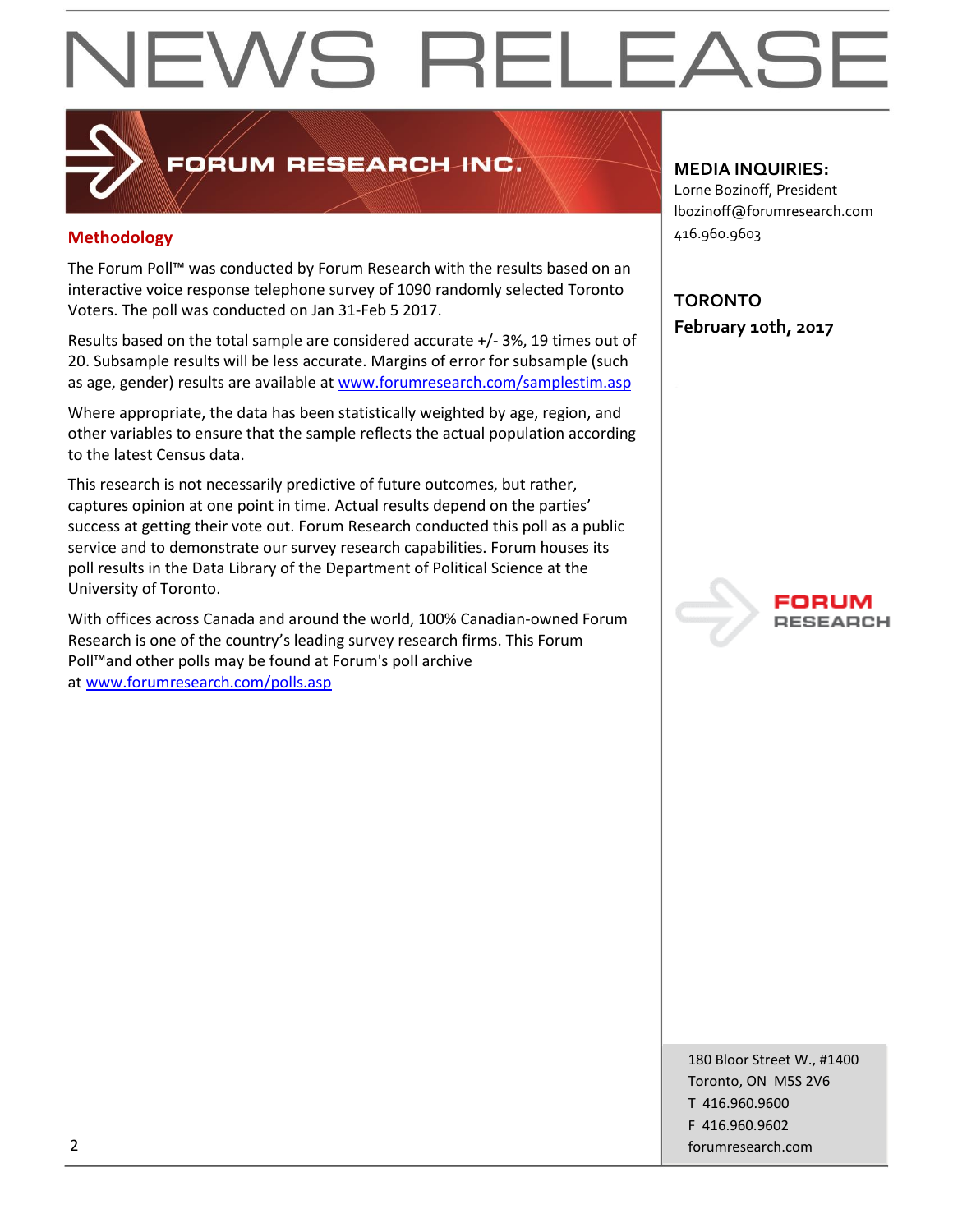### EWS RELEAS  $\blacktriangleleft$

FORUM RESEARCH INC.

*If a provincial election were held today, which party would you be most likely to vote for? + Even though you may not have made up your mind, which party are you leaning towards at this time?*

### *[Decided/Leaning ONLY]*

### *Age / Gender*

| %                               | <b>Total</b> | 18-34 | 35-44 | 45-54 | 55-64          | $65+$ | <b>Male</b> | Female |
|---------------------------------|--------------|-------|-------|-------|----------------|-------|-------------|--------|
| Sample                          | 982          | 165   | 141   | 194   | 225            | 257   | 506         | 461    |
| <b>Progressive Conservative</b> | 35           | 26    | 34    | 41    | 43             | 40    | 40          | 31     |
| Liberal                         | 34           | 34    | 31    | 34    | 37             | 36    | 31          | 37     |
| <b>New Democratic</b>           | 22           | 30    | 22    | 18    | 14             | 18    | 20          | 23     |
| Green                           |              | 8     | 12    | 6     | $\overline{4}$ | 4     | 7           | 7      |
| <b>Another Party</b>            |              |       |       |       |                |       |             |        |

### *Income*

| %                                  | <b>Total</b>   | $<$ \$20 $K$  | \$20-<br>\$40K | \$40-<br><b>\$60K</b> | $$60-$<br><b>\$80K</b> | \$80-<br>\$100K | \$100-<br><b>\$250K</b> |
|------------------------------------|----------------|---------------|----------------|-----------------------|------------------------|-----------------|-------------------------|
| Sample                             | 982            | 90            | 162            | 128                   | 110                    | 106             | 197                     |
| Progressive<br><b>Conservative</b> | 35             | 25            | 25             | 21                    | 43                     | 36              | 42                      |
| <b>Liberal</b>                     | 34             | 48            | 41             | 29                    | 25                     | 32              | 32                      |
| <b>New Democratic</b>              | 22             | 17            | 22             | 34                    | 25                     | 26              | 20                      |
| Green                              | 7              | 9             | 9              | 13                    | 6                      | $\overline{2}$  | 6                       |
| <b>Another Party</b>               | $\mathfrak{p}$ | $\mathcal{P}$ | $\mathcal{D}$  | 3                     | 1                      | 4               | 1                       |

### *Region*

| %                                  | <b>Total</b>   | <b>Former City</b><br>of Toronto | East<br><b>York</b> | <b>North</b><br><b>York</b> | <b>Etobicoke</b> | <b>York</b> | Scarborough  |
|------------------------------------|----------------|----------------------------------|---------------------|-----------------------------|------------------|-------------|--------------|
| Sample                             | 982            | 287                              | 84                  | 195                         | 141              | 208         | 67           |
| Progressive<br><b>Conservative</b> | 35             | 27                               | 20                  | 36                          | 50               | 35          | 41           |
| Liberal                            | 34             | 37                               | 40                  | 38                          | 29               | 35          | 25           |
| <b>New Democratic</b>              | 22             | 25                               | 34                  | 16                          | 16               | 19          | 27           |
| Green                              | 7              | 9                                | 3                   | 10                          | 5                | 5           | 6            |
| <b>Another Party</b>               | $\overline{2}$ | $\overline{2}$                   | 2                   | $\mathbf 0$                 | $\Omega$         | 6           | $\mathbf{1}$ |

### **MEDIA INQUIRIES:**

Lorne Bozinoff, President lbozinoff@forumresearch.com 416.960.9603

### **TORONTO February 10th, 2017**



180 Bloor Street W., #1400 Toronto, ON M5S 2V6 T 416.960.9600 F 416.960.9602 3 forumresearch.com